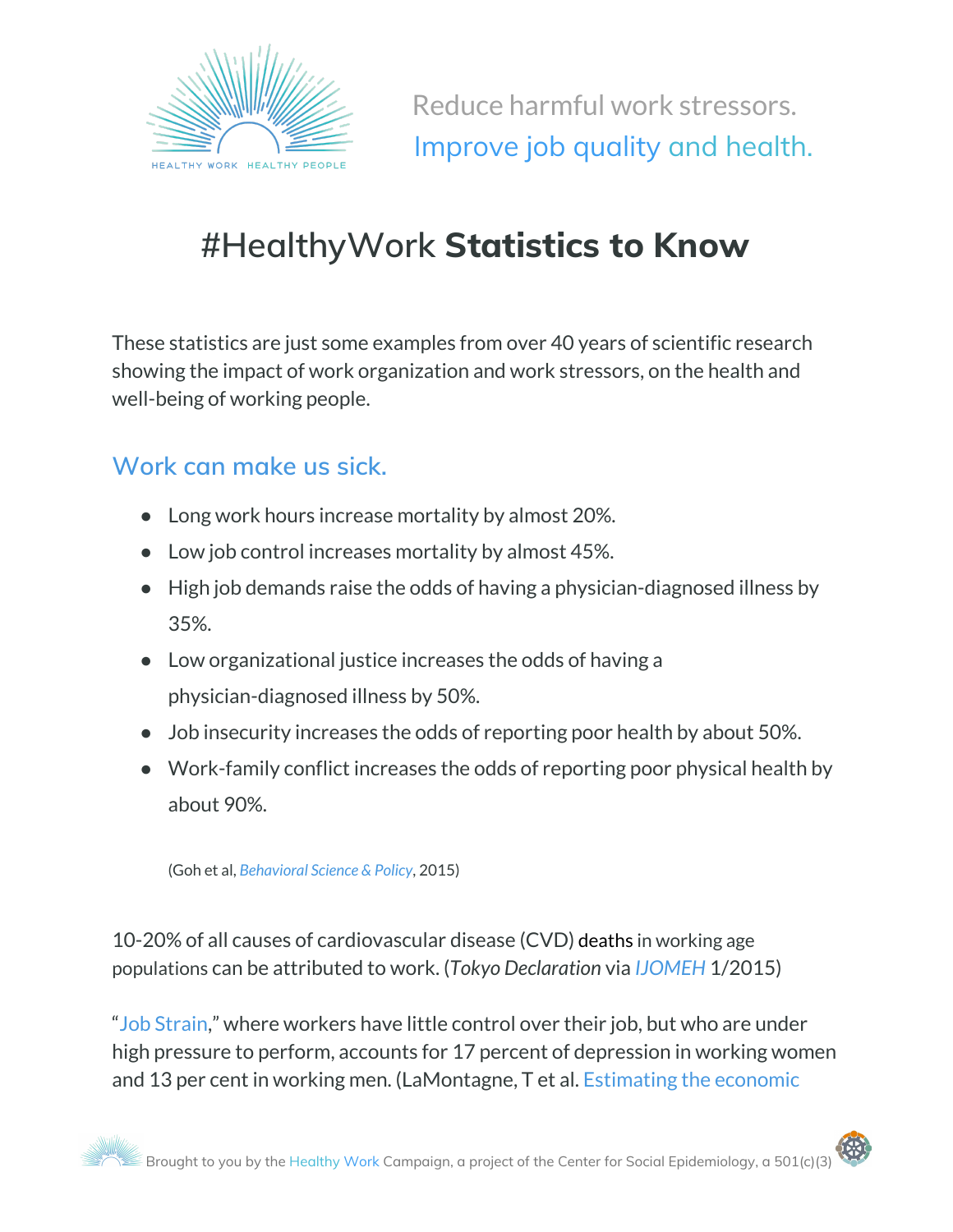People putting in a lot of effort at work while receiving inadequate rewards, are twice as likely to suffer from CVD than other workers. (Siegrist, *[Psychoneuroendocrinology](https://www.ncbi.nlm.nih.gov/pubmed/15951124),* 2005)

Those reporting higher levels of unfairness at work were more likely to experience a heart attack. (De Vogli, *Journal of [Epidemiology](http://jech.bmj.com/content/61/6/513.short) & Community Health,* 2007)

Employees reporting a high sense of justice in their workplaces had a 45 percent lower risk of dying from CVD. (Elovainio et al, *Journal of [Psychosomatic](https://www.ncbi.nlm.nih.gov/pubmed/16880031) Research,* 2006)

Shift workers (night shifts, rotating shifts) have an estimated 26% increased risk of CVD compared to day workers. (Torquati et al, *[Scandinavian](https://www.ncbi.nlm.nih.gov/pubmed/29247501) Journal of Work, [Environment](https://www.ncbi.nlm.nih.gov/pubmed/29247501) & Health*, 2018)

Employees at downsizing firms have been found to get sick at a rate more than two times as high as workers who feel secure in their jobs. (Goh et al, *[Behavioral](https://behavioralpolicy.org/article/workplace-stressors-health-outcomes/) Science & [Policy](https://behavioralpolicy.org/article/workplace-stressors-health-outcomes/)*, 2015)

"Karoshi" is a term in Japan that recognizes the problem of sudden death from long hours of over-demanding work. (Shimomitsu and Odagiri from: Schnall, Belkic, Landsbergis, et al. The Workplace and [Cardiovascular](https://www.amazon.com/Workplace-Cardiovascular-Disease-STATE-REVIEWS/dp/1560533250) Disease, [2000](https://www.amazon.com/Workplace-Cardiovascular-Disease-STATE-REVIEWS/dp/1560533250))

Job strain and long work hours were longitudinally associated with moderate/severe suicidal ideation. (Choi, *Int Arch Occup [Environ](https://www.ncbi.nlm.nih.gov/pubmed/29959524) Health*, [2018\)](https://www.ncbi.nlm.nih.gov/pubmed/29959524)

Those with high levels of work stress (job strain, effort-reward imbalance) are twice as likely to think about committing suicide than those with no or limited amounts of work stress. (Loerbroks et al, *Journal of [Psychosomatic](http://www.jpsychores.com/article/S0022-3999(16)30395-6/abstract) Research*, 2016)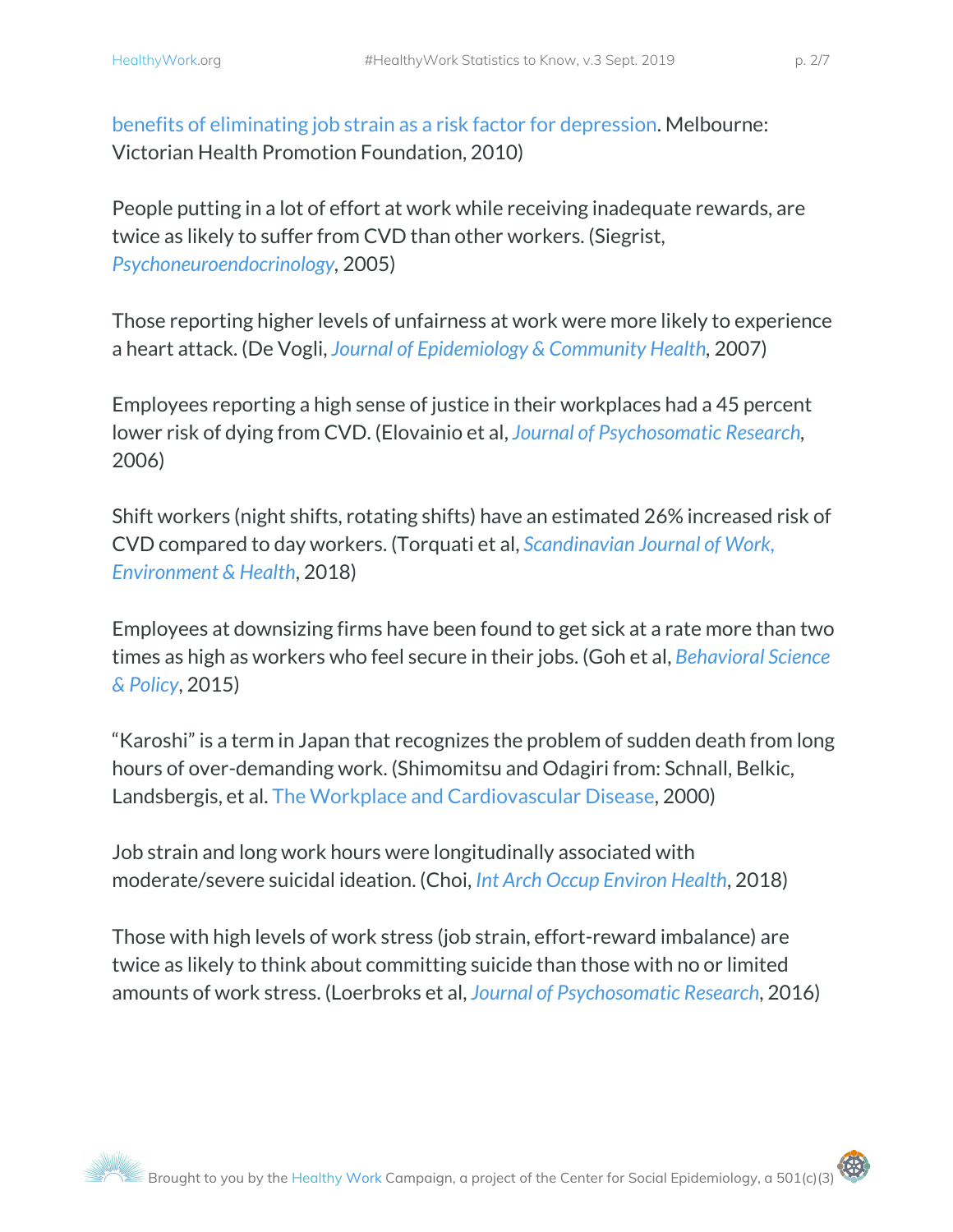3–4 hours of overtime work per day is associated with a 60% increased risk of incident coronary heart disease (CHD) compared with employees with no overtime work. (Virtanen et al, *[European](https://academic.oup.com/eurheartj/article-lookup/doi/10.1093/eurheartj/ehq124) Heart Journal*, 2010)

A study from Whitehall compared those working 40 hours per week at most, with those working more than 55 hours per week found lower scores in the vocabulary test at both baseline and follow-up for those working 55 hours a week or more. As well, long working hours predicted decline in performance on the reasoning test. (Virtanen et al, *American Journal of [Epidemiology](https://doi.org/10.1093/aje/kwn382)*, 2009)

# **Working conditions are getting worse.**

Stress levels reported by Americans have increased 30% over the last 30 years. (Carnegie Mellon via *NY Daily [News](http://www.nydailynews.com/news/national/stress-levels-soar-america-30-30-years-article-1.1096918)*, [2012\)](http://www.nydailynews.com/news/national/stress-levels-soar-america-30-30-years-article-1.1096918)

40% of Americans who are employed full-time, now work 50 hours or more per week. ([Gallup](http://www.gallup.com/poll/175286/hour-workweek-actually-longer-seven-hours.aspx) Poll, 2014)

In 2017, Americans worked on average 1,780 hours annually (includes part-time and full-time workers); that's almost 2 weeks longer than Japanese workers (Japan, 1,710 hours) and over 10 weeks longer than German workers (Germany, 1,356 hours). ([OECD](http://stats.oecd.org/Index.aspx?DataSetCode=ANHRS) Stats)

Since 1980, American workers are putting in an average of nearly four more weeks of work each year—from 43 weeks in 1980 to 46.8 weeks in 2015. (Pew Research Center and the Markle Foundation via [CNBC,](http://www.cnbc.com/2016/10/06/heres-what-millions-of-americans-fear-most-about-their-jobs.html?view=story&%24DEVICE%24=native-android-mobile) 2016)

By 2020, over 40% of Americans will work in precarious jobs—those with no job security or benefits (independent contractors) or as part of the "gig" economy. (*[Newsweek](http://www.newsweek.com/downside-gig-economy-365422)*, 2015)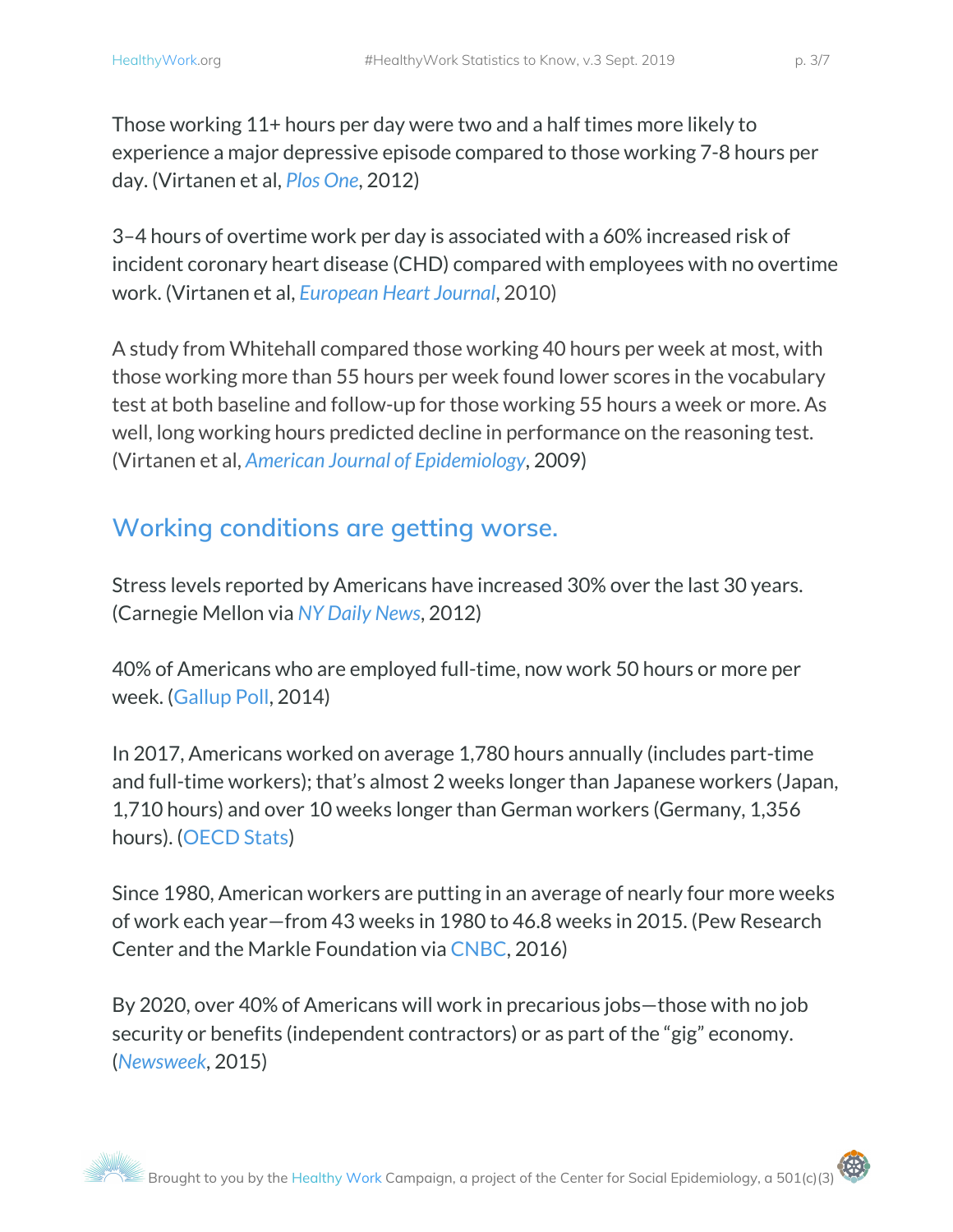1 in 4 American workers have no paid vacation time\* and only 25% of Americans take their full paid vacation.\*\* (\*Center for [Economic](http://cepr.net/publications/reports/no-vacation-nation-2013) Policy & Research via *[Forbes](http://www.forbes.com/sites/tanyamohn/2013/08/13/paid-time-off-forget-about-it-a-report-looks-at-how-the-u-s-compares-to-other-countries/#5d7a724bd8aa)*, 2013; \*\**[Forbes](http://www.forbes.com/sites/susanadams/2014/04/04/only-25-of-americans-take-their-paid-vacation/#328625ca2c5c)*, 2014)

More than half of American workers (52%) left vacation time unused in 2018. This added up to 705 million unused vacation days in 2017. Workers cited 'fear looking replaceable' (61%) as the greatest challenge, 'my workload is too heavy' (56%) as the second greatest challenge, followed by 'lack of coverage at work' (56%) and several others including 'the cost of travel' (53%). ([Project:](https://projecttimeoff.com/wp-content/uploads/2018/05/StateofAmericanVacation2018.pdf) Time Off's State of [American](https://projecttimeoff.com/wp-content/uploads/2018/05/StateofAmericanVacation2018.pdf) Vacation 2018)

## **What is work stress costing us?**

## **As Individuals**

As many as 10 different work stressors (including high work demands, having no power at work (low control), long work hours, shift work, job insecurity, work-family conflict, workplace injustice, etc.) have been related to poor mental (depression) and physical health (heart disease), and can shorten your life by up to 3 years! (Pfeffer, J. *Dying for a [Paycheck](https://www.harpercollins.com/9780062800930/dying-for-a-paycheck/)*. Harper Business, 2018) (*[Huffington](http://www.huffingtonpost.com/entry/work-stress-can-shave-up-to-3-years-off-your-life-study-says_5632442ee4b00aa54a4d0f88) Post*, 2015)

More than 120,000 deaths per year are associated with how U.S. companies manage workers. (Goh et al, *[Management](http://www.hbs.edu/faculty/Pages/item.aspx?num=50305) Science*, 2016)

## **As Organizations**

The evidence shows clearly that work-related stress and psychosocial issues lead to increased absenteeism and staff turnover rates, along with decreased productivity and performance. [\(European](https://osha.europa.eu/en/publications/literature_reviews/calculating-the-cost-of-work-related-stress-and-psychosocial-risks/view) Agency for Safety and Health at Work [\(EU-OSHA\),](https://osha.europa.eu/en/publications/literature_reviews/calculating-the-cost-of-work-related-stress-and-psychosocial-risks/view) Calculating the cost of [work-related](https://osha.europa.eu/en/publications/literature_reviews/calculating-the-cost-of-work-related-stress-and-psychosocial-risks/view) stress and psychosocial risk[s,](https://osha.europa.eu/en/publications/literature_reviews/calculating-the-cost-of-work-related-stress-and-psychosocial-risks/view) [2014](https://osha.europa.eu/en/publications/literature_reviews/calculating-the-cost-of-work-related-stress-and-psychosocial-risks/view))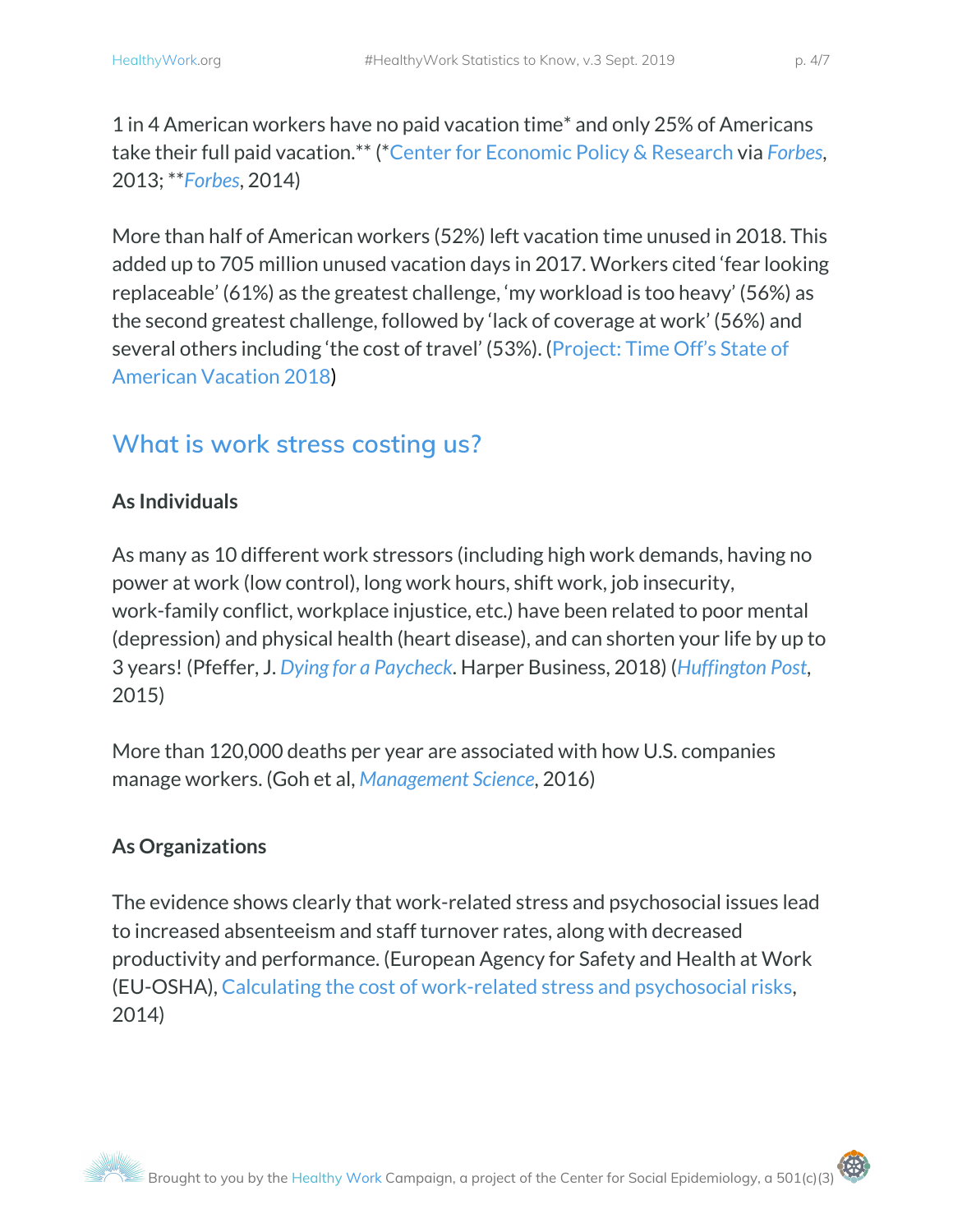The direct and indirect costs of work-related stress to companies (including increased healthcare premiums, and the added costs to employers from increased absenteeism/sick leave, disability management, diminished productivity at work (presenteeism), and employee turnover) is estimated in the hundreds of billions. (Jauregui and Schnall. Work, Psychosocial Stressors and the Bottom Line. In: *Unhealthy Work: Causes, [Consequences,](https://unhealthywork.org/category/unhealthywork/) Cures*. Baywood, 2009)

#### **● Healthcare costs**

Approximately 5-8% of annual healthcare costs (\$180 billion) are associated with how U.S. companies manage their workers. (Goh et al, *[Management](http://www.hbs.edu/faculty/Pages/item.aspx?num=50305) [Science](http://www.hbs.edu/faculty/Pages/item.aspx?num=50305)*, 2016)

Healthcare expenditures are nearly 50% greater for workers who report high levels of stress. [\(Goetzel](https://www.ncbi.nlm.nih.gov/pubmed/9800168) et al, *J Occup [Environ](https://www.ncbi.nlm.nih.gov/pubmed/9800168) Med*, [1998\)](https://www.ncbi.nlm.nih.gov/pubmed/9800168)

#### **● Sickness absenteeism**

When all forms of stress (including the impact of long hours, lack of commitment, personal problems and low workplace morale) are included, stress accounts for 40% of sickness absence, at an estimated average cost of £175 (U.S.\$ 228) per employee/year. (Hoel, H., Sparks, K. and Cooper, C.L., International Labour [Organization](http://www.ilo.org/safework/info/publications/WCMS_108532/lang--en/index.htm) (ILO), Geneva, 2001)

In the United Kingdom, in 2015/16, over 11 million days are lost at work a year because of stress at work and 24 working days are lost per person. (UK Health and Safety Executive, Health and Safety at Work: Stress, [anxiety](http://www.hse.gov.uk/pubns/priced/wrs-poster.pdf) and [depression](http://www.hse.gov.uk/pubns/priced/wrs-poster.pdf) statistics, 2015/16)

In a Finnish study of 5,000 hospital staff, targets of bullying had on average 50% higher certified sickness absenteeism than those who were not bullied. (Kivimäki, *Occupational and [Environmental](https://www.ncbi.nlm.nih.gov/pmc/articles/PMC1739873/) Medicine*, 2000)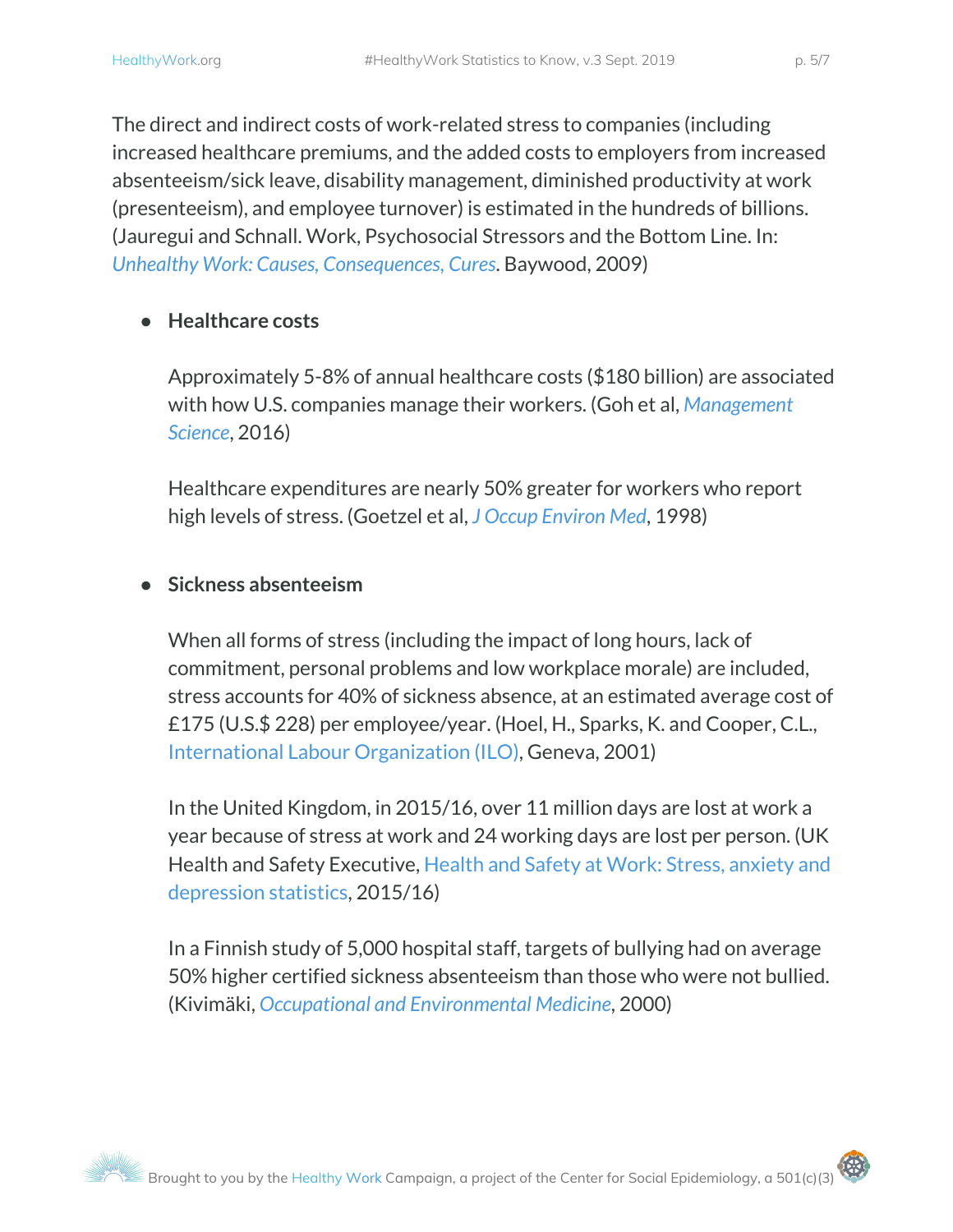#### **● Presenteeism**

Presenteeism accounts for 58.4% (32.4% is due to absenteeism) of the overall cost to British employers of stress, anxiety and depression. Therefore, presenteeism costs a company with 10 employees an estimated £6 050 per year. (Sainsbury Centre for Mental Health, [Mental](https://www.centreformentalhealth.org.uk/Handlers/Download.ashx?IDMF=4c278a50-8bd6-4aff-9cf3-7667c0770288) health at work: [developing](https://www.centreformentalhealth.org.uk/Handlers/Download.ashx?IDMF=4c278a50-8bd6-4aff-9cf3-7667c0770288) a business case policy paper, 2007)

With higher levels of reported job stress (including understaffing because of absences/vacancies, having ''too many'' clients, time pressure, and "too much work''), sickness presenteeism occurred more often than sickness absence among elder care workers. (Elstad, *Scan J Pub [Health](https://www.ncbi.nlm.nih.gov/pubmed/18635730)*, 2008)

#### ● **Accidents and Injuries/Workers Compensation**

Among employees who state that they 'always work under pressure', the accident rate is about five times higher than that of employees who are 'never' subject to pressurised work. (European Foundation for the Improvement of Living and Working Conditions, [Work-related](http://www.eurofound.europa.eu/ewco/reports/TN0502TR01/TN0502TR01.pdf) stress, 2007)

High psychological demands, emotional demands, and conflicts with supervisors and coworkers increased the risk of being injured in an occupational accident even taking into account demographics, fatigue, shift work and type of work environment. (Swaen et al, *J Occup [Environ](https://www.ncbi.nlm.nih.gov/pubmed/15213513) Med*, 2004)

#### **● Disability Management**

In a cohort study of over 40,000 employees, the combination of job strain and ERI was associated with doubling the risk of disability due to depression. (Juvani et al, *[SJWEH](https://www.sjweh.fi/show_abstract.php?abstract_id=3736&fullText=1)*, 2018)

A higher job strain score was associated with a 1.3-2.4 times higher risk of disability pension due to musculoskeletal disorders four and a half years later. (Mantyniemi et al, *Occup [Environ](https://www.ncbi.nlm.nih.gov/pubmed/22573793) Med*, 2012)